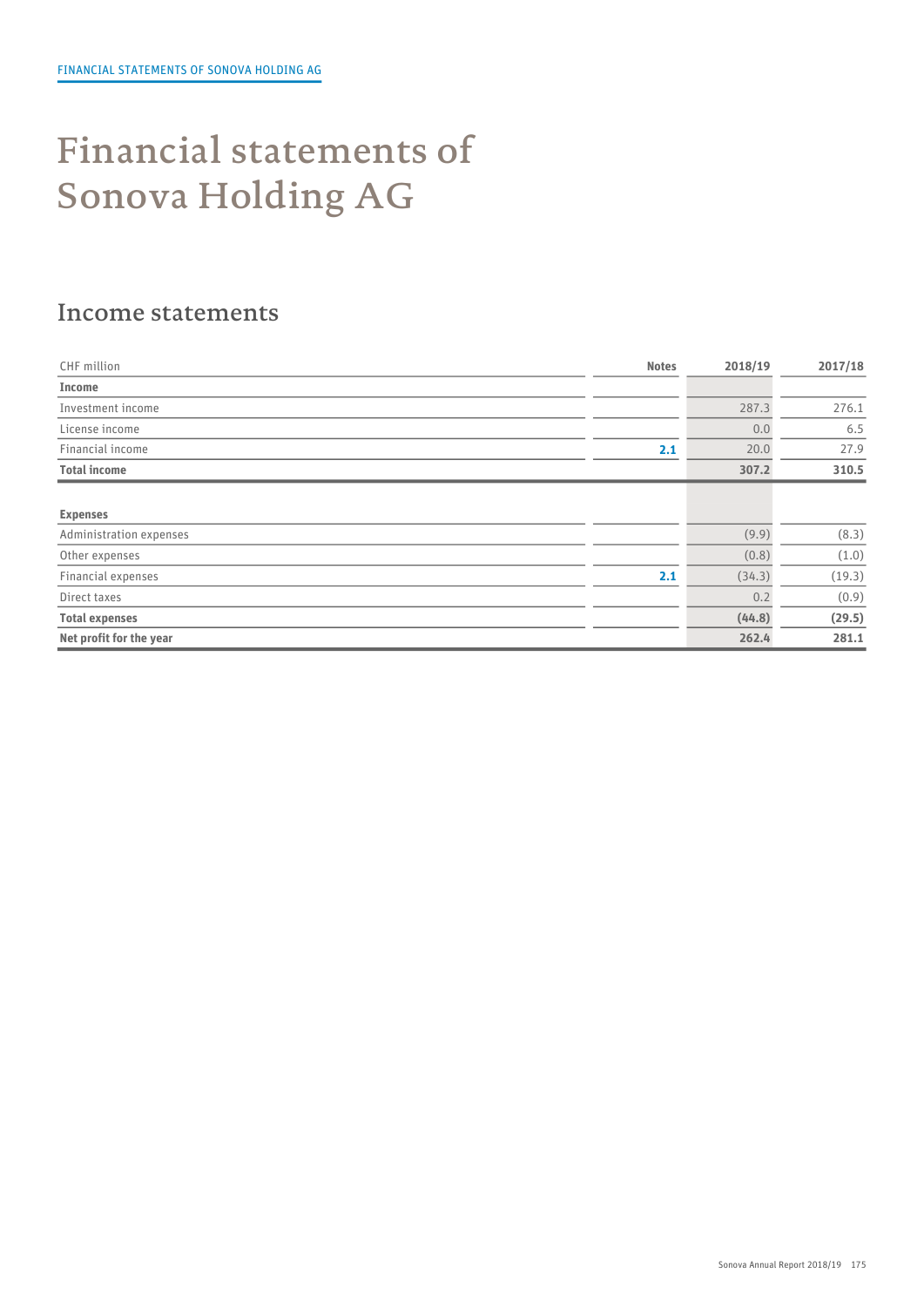# Balance sheets

| <b>Assets CHF million</b>                        | <b>Notes</b> | 31.3.2019 | 31.3.2018 |
|--------------------------------------------------|--------------|-----------|-----------|
| Cash and cash equivalents                        |              | 12.4      | 34.4      |
| Other receivables                                |              |           |           |
| - Third parties                                  |              | 0.0       | 2.8       |
| - Group companies                                |              | 3.8       | 6.4       |
| Prepaid expenses                                 |              | 0.1       | $0.0\,$   |
| <b>Total current assets</b>                      |              | 16.3      | 43.6      |
| Financial assets                                 | 2.2          |           |           |
| - Third parties                                  |              | 0.5       | 0.8       |
| - Group companies                                |              | 2,153.3   | 2,310.2   |
| Investments                                      | 2.3          | 322.6     | 324.3     |
| <b>Total non-current assets</b>                  |              | 2,476.4   | 2,635.3   |
| <b>Total assets</b>                              |              | 2,492.7   | 2,678.9   |
|                                                  |              |           |           |
| Liabilities and shareholders' equity CHF million | <b>Notes</b> | 31.3.2019 | 31.3.2018 |
| Trade account payables                           |              |           |           |
| - Third parties                                  |              | 0.1       | 0.1       |
| - Group companies                                |              |           | 0.0       |
| Short-term interest-bearing liabilities          |              |           |           |
| - Third parties                                  |              | 0.0       | 0.0       |
| - Group companies                                |              | 46.2      | 17.6      |
| Bond                                             | 2.4          | 250.0     | 150.0     |
| Other short-term liabilities to third parties    |              | 8.9       | 0.2       |
| <b>Accrued liabilities</b>                       |              | 5.9       | 5.5       |
| <b>Total short-term liabilities</b>              |              | 311.1     | 173.4     |
| <b>Bonds</b>                                     | 2.4          | 360.0     | 610.0     |
| <b>Total long-term liabilities</b>               |              | 360.0     | 610.0     |
| <b>Total liabilities</b>                         |              | 671.1     | 783.4     |
| Share capital                                    |              | 3.3       | 3.3       |
| Legal reserves                                   |              |           |           |
| - Reserves from capital contribution             |              | 18.6      | 18.6      |
| - General reserves                               |              | 1.8       | 1.8       |
| Statutory retained earnings                      |              |           |           |
| - Balance carried forward                        |              | 1,702.5   | 1,591.2   |
| - Net profit for the year                        |              | 262.4     | 281.1     |
| Treasury shares                                  | 2.5          | (166.9)   | (0.5)     |
| <b>Total shareholders' equity</b>                |              | 1,821.7   | 1,895.4   |
| Total liabilities and shareholders' equity       |              | 2,492.7   | 2,678.9   |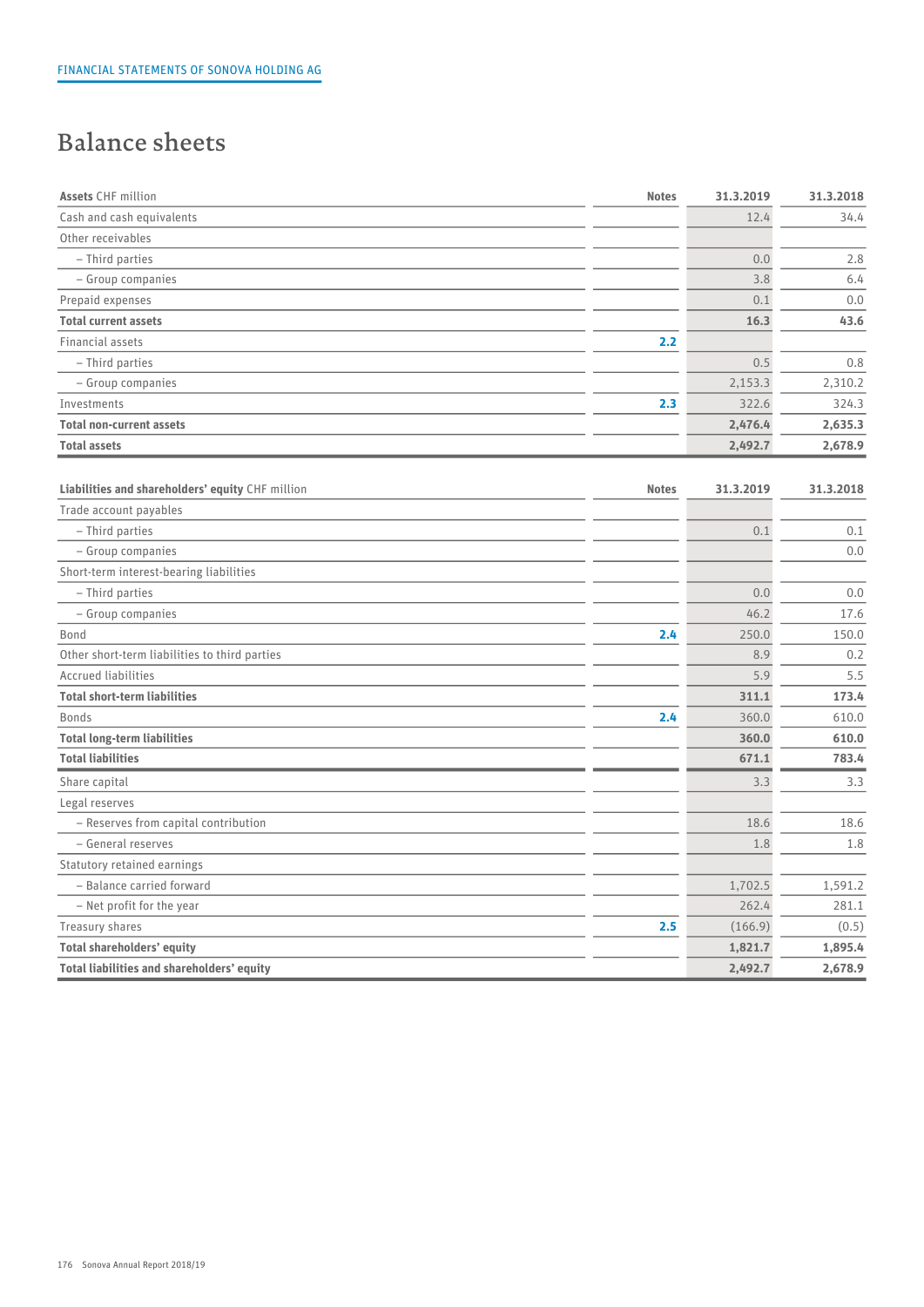# Notes to the financial statements of Sonova Holding AG as of March 31, 2019

## 1. General information

The financial statements of Sonova Holding AG, with registered office in Stäfa, comply with the requirements of Swiss Law on Accounting and Financial Reporting (32 $^{\text{\tiny nd}}$  title of the Swiss Code of Obligations, 'SCO'). The company does not have any employees.

# 2. Accounting principles

### 2.1 Financial income/expenses

Financial income/expenses consists primarily of realized/unrealized foreign exchange gains and losses as well as interest income/expenses.

### 2.2 Financial assets

Financial assets contain loans to third parties as well as to Group companies and are recognized at cost less adjustments for foreign currency losses and impairment of value. Loans granted in foreign currency are translated at balance sheet date.

#### 2.3 Investments

Investments consists mainly of participations in fully consolidated Group companies. They are in general subject to individual valuation. Certain investments are subject to a group valuation approach due to their homogeneity in nature.

# 2.4 Bonds

Bonds are valued at nominal value. Any bond premium/discount is accrued/capitalized and released/amortized linearly over the term.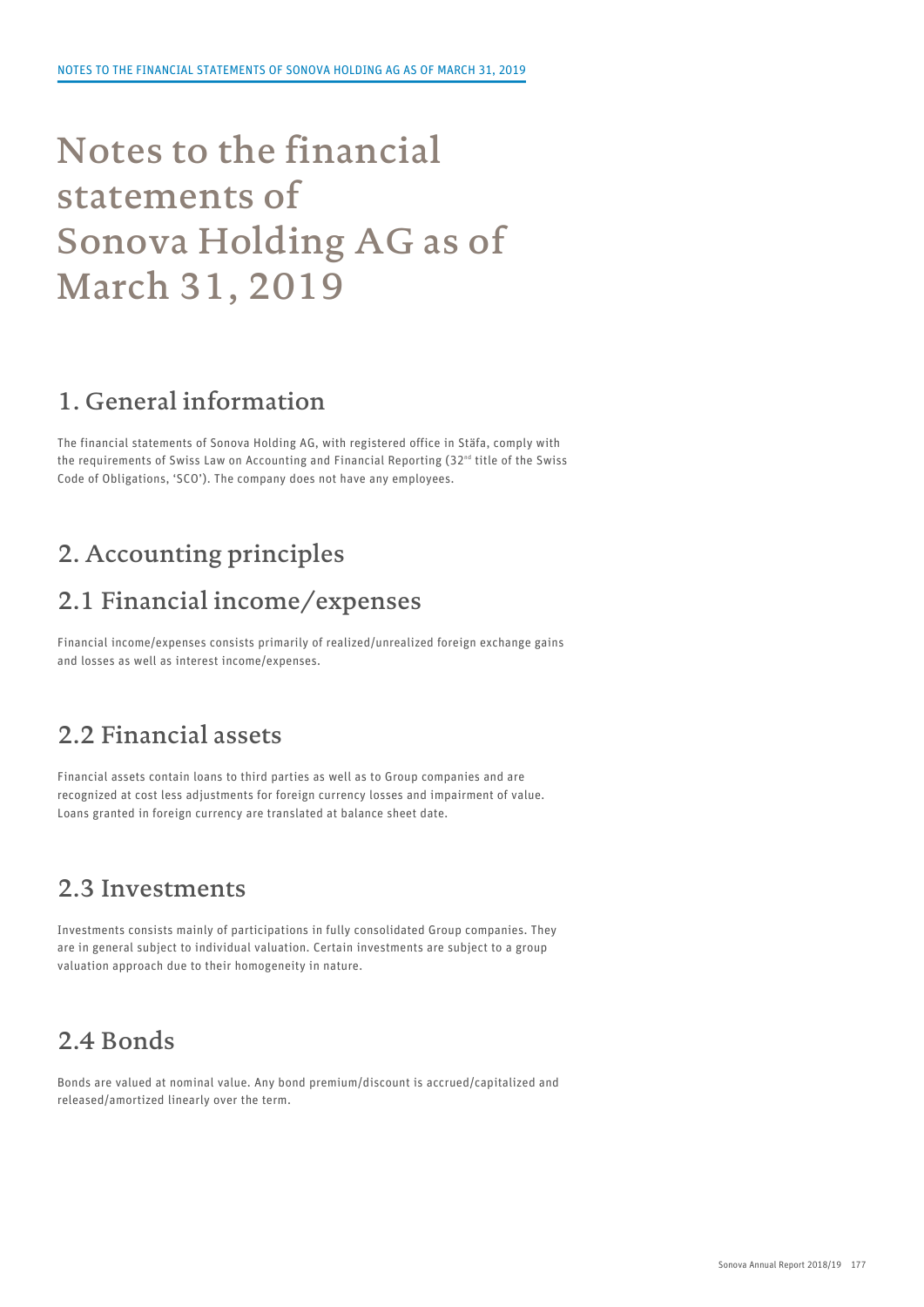#### 2.5 Treasury shares

Treasury shares are recognized at cost and deducted from shareholders' equity. The gain or loss from sale is recognized in the income statement as financial gain or financial loss.

### 3. Information on income statement and balance sheet items

### 3.1 Bonds

On October 11, 2016, the Sonova Group issued bonds in three tranches with different coupons and terms:

- A two year variable rate bond (floating rate note) with a nominal value of CHF 150 million (ISIN CH0340912135) issued at 100.40% with interest at 3-month CHF Libor plus 50 bps p.a. paid quarterly. The loan paid an interest between 0.00% p.a. (floor) and 0.05% p.a. (cap) and was repaid on October 11, 2018.
- A three year fixed-rate bond with a nominal value of CHF 250 million (ISIN CH0340912143) issued at 100.15% with 0.00% interest payment and maturity on October 11, 2019 (disclosed under short-term liabilities).
- A five year fixed-rate bond with a nominal value of CHF 360 million (ISIN CH0340912150) issued at 100% with interest of 0.01% p.a. and maturity on October 11, 2021. Interests will be paid on an annual basis (disclosed under long-term liabilities).

### 3.2 Treasury shares

Out of total treasury shares amounting to 966,324 shares on March 31, 2019, 932,750 shares were purchased by the company as part of the share buyback program. The average selling price amounted to CHF 123.74 and the average purchase price to CHF 173.33.

Number/CHF million

|                                                | Number    | Treasury<br>shares at cost |  |
|------------------------------------------------|-----------|----------------------------|--|
| Balance April 1, 2018                          | 3,622     | 0.5                        |  |
| Purchase of treasury shares from share buyback | 932.750   | 160.7                      |  |
| Purchase of treasury shares                    | 368,000   | 64.7                       |  |
| Sale/Transfer of treasury shares               | (338,048) | (41.8)                     |  |
| Loss from sale of treasury shares              |           | (17.3)                     |  |
| Balance March 31, 2019                         | 966,324   | 166.9                      |  |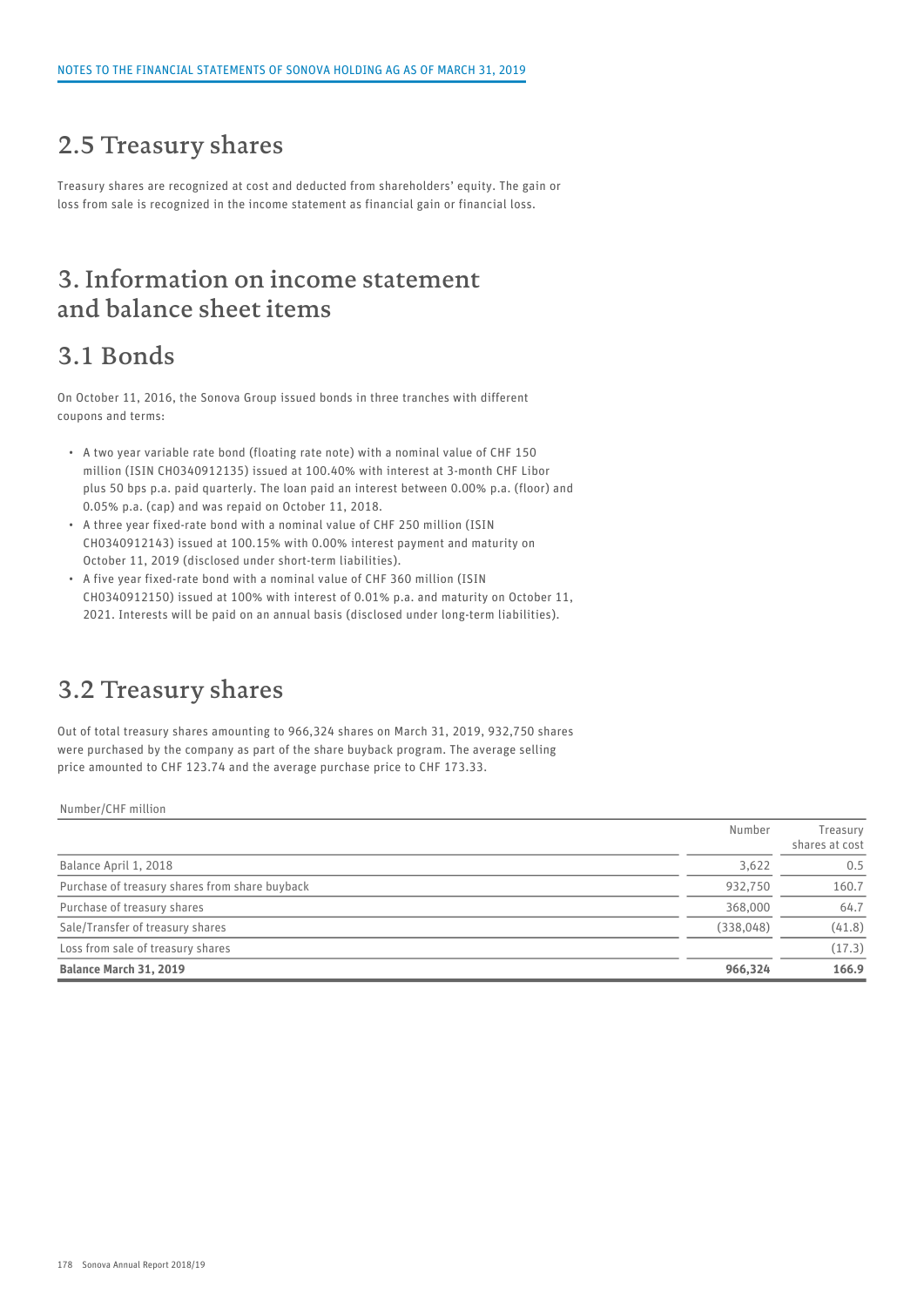# 3.3 Contingent liabilities

| CHF million                                                          | 31.3.2019 | 31.3.2018 |  |
|----------------------------------------------------------------------|-----------|-----------|--|
| Letters of comfort given on behalf of Group companies                |           | 0.0       |  |
| Guarantees given in respect of rental obligations of Group companies |           | $- - -$   |  |

The Swiss Sonova entities form a VAT group and, hence, every company participating in the group is jointly and severally liable for VAT debt of other group participants. Further Sonova Group companies participating in the cash pool are jointly and severally liable for any debit position or outstanding overdraft in connection with them.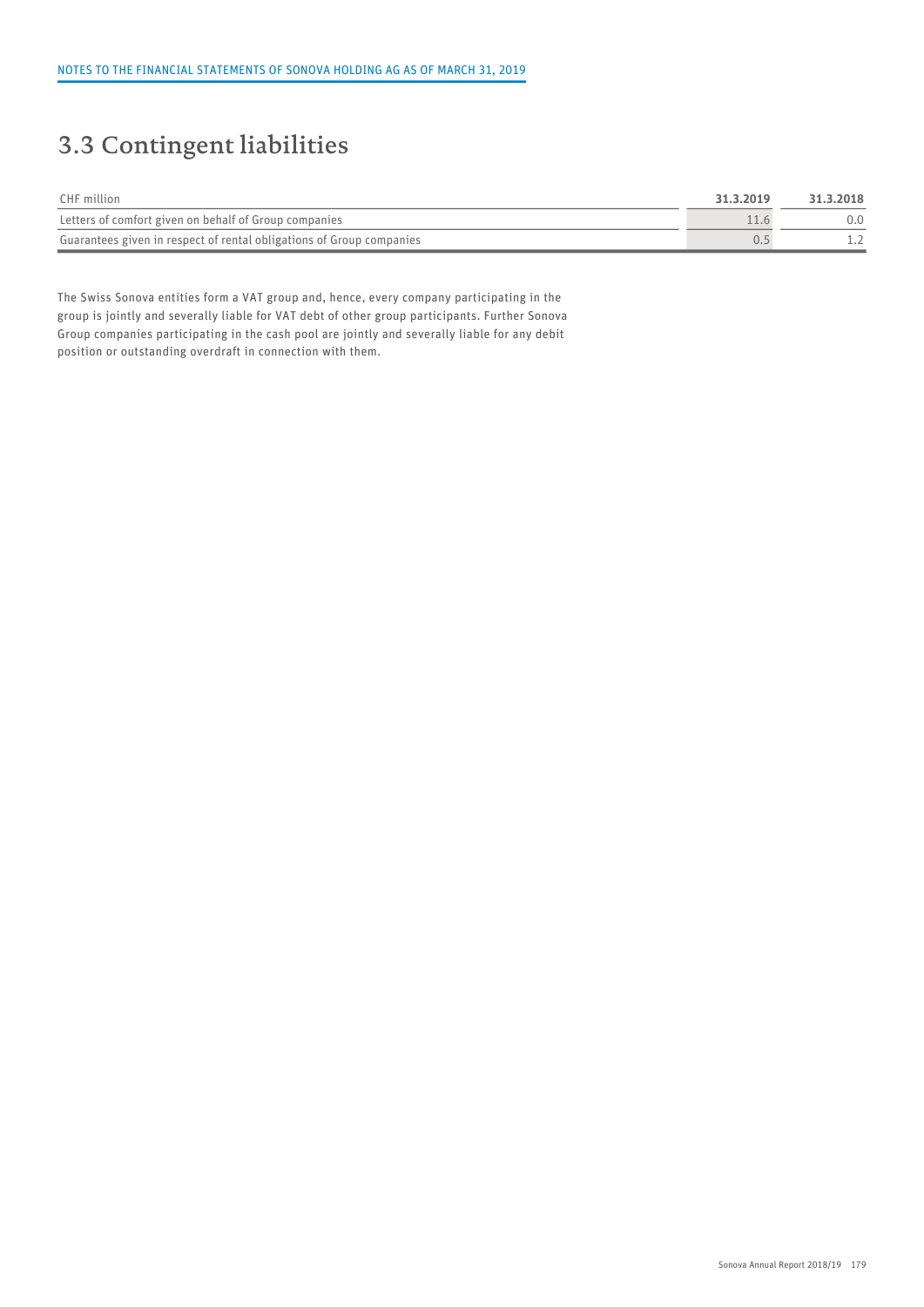### 3.4 List of investments

| Company name                                  | Activity     | Domicile                | Share/paid-in capital <sup>1)</sup><br>Local currency 1,000 |         | Shares held by<br>Sonova Holding |
|-----------------------------------------------|--------------|-------------------------|-------------------------------------------------------------|---------|----------------------------------|
| Switzerland                                   |              |                         |                                                             |         |                                  |
| Sonova AG                                     | A, B, C, D   | Stäfa                   | CHF                                                         | 2,500   | 100%                             |
| Phonak AG                                     | $\Delta$     | Stäfa                   | CHF                                                         | 100     | 100%                             |
| <b>Phonak Communications AG</b>               | B, C, D      | Murten                  | CHF                                                         | 500     | 100%                             |
| Unitron Hearing GmbH                          | <sub>B</sub> | Stäfa                   | CHF                                                         | 20      | 100%                             |
| Verve Hearing Systems AG                      | A            | Stäfa                   | CHF                                                         | 100     | 100%                             |
| <b>EMEA (excluding Switzerland)</b>           |              |                         |                                                             |         |                                  |
| Sonova Audiological Care Austria GmbH         | B            | Wals-Himmelreich (AT)   | EUR                                                         | 450     | 100%                             |
| Sonova Belgium NV                             | A, B         | Asse Zellik (BE)        | EUR                                                         | 15,311  | 100%                             |
| Sonova Holding GmbH                           | A            | Fellbach-Oeffingen (DE) | EUR                                                         | 153     | $85%^{2}$                        |
| Sonova Denmark A/S                            | B            | Middelfart (DK)         | <b>DKK</b>                                                  | 11,075  | 100%                             |
| Sonova Ibérica S.A.U.                         | $\mathsf{B}$ | Alicante (ES)           | EUR                                                         | 7,000   | 100%                             |
| Sonova Audiological Care France SAS           | B            | Cahors (FR)             | EUR                                                         | 28,800  | $15\%^{2}$                       |
| Sonova France SAS                             | B            | Bron-Lyon (FR)          | EUR                                                         | 1,000   | $30\%^{2}$                       |
| SCI Du Triangle De Bron                       | A            | Bron-Lyon (FR)          | EUR                                                         | 46      | 100%                             |
| Sonova Hungary Korlátolt Felelösségü Társaság | B            | Budapest (HU)           | <b>HUF</b>                                                  | 5,000   | 100%                             |
| Sonova Italia S.R.L.                          | B            | Milan (IT)              | EUR                                                         | 1,040   | 100%                             |
| Sonova Nederland B.V.                         | $\mathsf{B}$ | Vianen (NL)             | EUR                                                         | 227     | 100%                             |
| Sonova Norway AS                              | B            | Oslo (NO)               | <b>NOK</b>                                                  | 1,854   | $49%^{2}$                        |
| Sonova Polska Sp. Z o.o.                      | B            | Warsaw (PL)             | PLN                                                         | 100     | 100%                             |
| Warsaw Service Center Sp.Z.o.o.               | A            | Warsaw (PL)             | PLN                                                         | 100     | 100%                             |
| Phonak CIS Ltd.                               | R            | Moscow (RU)             | <b>RUB</b>                                                  | 4,000   | 100%                             |
| Sonova Nordic AB                              | B            | Stockholm (SE)          | SEK                                                         | 200     | $85%^{2}$                        |
| Sonova Sweden AB                              | B            | Stockholm (SE)          | SEK                                                         | 100     | 100%                             |
| Sonova UK Ltd.                                | B            | Warrington (UK)         | GBP                                                         | 2,500   | 100%                             |
| Boots Hearing Care Ltd.                       | B            | Conwy (UK)              | GBP                                                         | $0^{3}$ | 51%                              |

For significant indirect investments refer to Note 7.6 of the consolidated financial statements of Sonova Holding AG. Description:

A Holding/Finance: The entity is a holding or finance company.<br>B Sales: The entity performs sales and marketing activities for t

Sales: The entity performs sales and marketing activities for the group.

<sup>C</sup> Production: This entity performs manufacturing for the group.

D Research: This entity performs research and development activities for the group.<br>
1) Share/paid in capital may not reflect the taxable share/paid-in capital amount and

1) Share/paid in capital may not reflect the taxable share/paid-in capital amount and does not include any paid-in surplus.

2) The remaining shares are held by a subsidiary of Sonova Holding AG.

3) GBP 133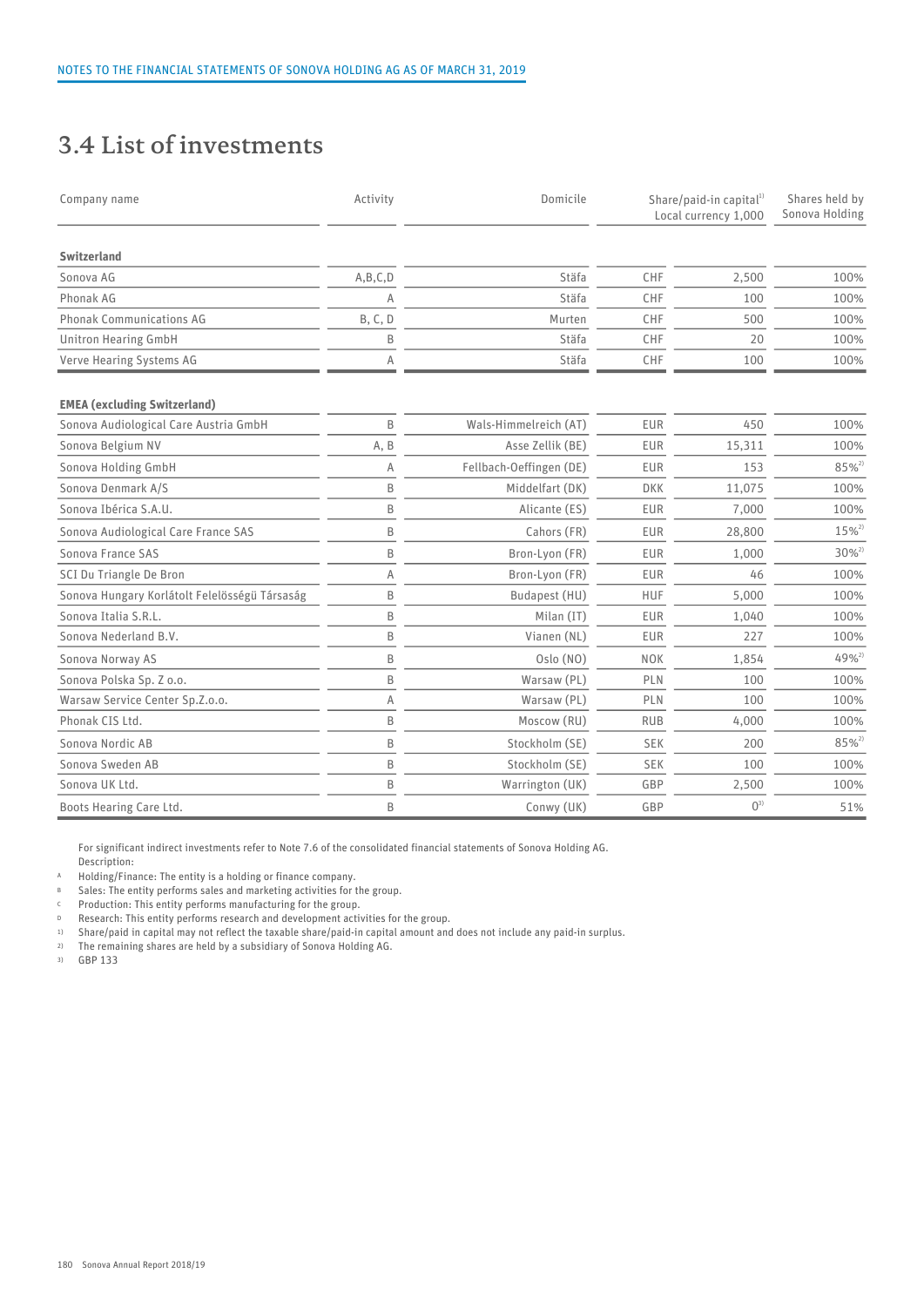#### NOTES TO THE FINANCIAL STATEMENTS OF SONOVA HOLDING AG AS OF MARCH 31, 2019

| Company name                                                               | Activity | Domicile              | Share/paid-in capital <sup>1)</sup><br>Local currency 1,000 |            | Shares held by<br>Sonova Holding |
|----------------------------------------------------------------------------|----------|-----------------------|-------------------------------------------------------------|------------|----------------------------------|
| Americas                                                                   |          |                       |                                                             |            |                                  |
| CAS Argosy Participações Ltda.                                             | B        | São Paulo (BR)        | <b>BRL</b>                                                  | 37,106     | 100%                             |
| National Hearing Services Inc.                                             | B        | Victoria BC (CA)      | CAD                                                         | $0^{3}$    | 100%                             |
| Sonova Canada Inc.                                                         | B        | Mississauga (CA)      | CAD                                                         | $0^{3}$    | $85\%^{2}$                       |
| Phonak Mexicana S.A. de C.V.                                               | B        | Mexico DF (MX)        | <b>MXN</b>                                                  | 94,050     | $85\%^{2}$                       |
| AudioNova Mexico S.A. de C.V.                                              | B        | Mexico DF (MX)        | <b>MXN</b>                                                  | 66,100     | $99%^{2}$                        |
| Sonova United States Hearing Instruments, LLC                              | B        | Warrenville (US)      | <b>USD</b>                                                  | $0^{3}$    | $85%^{2}$                        |
| Sound Pharmaceuticals, Inc.                                                |          | Seattle (US)          | <b>USD</b>                                                  | 13,105     | 31%                              |
| Asia/Pacific<br>Advanced Bionics Medical Instruments<br>(Suzhou) Co., Ltd. | B        | Suzhou (CN)           | CNY                                                         | 4,617      | $70\%^{2}$                       |
| Sonova Hearing (Suzhou) Co., Ltd.                                          |          | Suzhou (CN)           | CNY                                                         | 46,249     | 100%                             |
| Sichuan i-Hear Co., Ltd.                                                   | A        | Chengdu (CN)          | CNY                                                         | 42,802     | 100%                             |
| Sonova (Shanghai) Co., Ltd                                                 | B        | Shanghai (CN)         | CNY                                                         | 20,041     | 100%                             |
| Sonova India Private Limited                                               | B        | Mumbai (IN)           | INR                                                         | 2,439      | $64\%^{2}$                       |
| Sonova Japan Co., Ltd.                                                     | B        | Tokyo (JP)            | JPY                                                         | 10,000     | 100%                             |
| Sonova Korea Ltd.                                                          | B        | Seoul (KR)            | <b>KRW</b>                                                  | 50,000     | 100%                             |
| Sonova New Zealand (Wholesale) Ltd.                                        | B        | Auckland (NZ)         | <b>NZD</b>                                                  | 250        | 100%                             |
| Sonova Singapore Pte. Ltd.                                                 | B        | Singapore (SG)        | SGD                                                         | 250        | 100%                             |
| Sonova Taiwan Pte. Ltd.                                                    | B        | Zhonge City (TW)      | TWD                                                         | 3,100      | 100%                             |
| Sonova Operation Center Vietnam Co., Ltd.                                  |          | Binh Duong (VN)       | VND                                                         | 36,156,000 | 100%                             |
| Sonova Vietnam Company Limited                                             | B        | Ho Chi Minh City (VN) | VND                                                         | 2,088,000  | $70%^{2}$                        |

For significant indirect investments refer to Note 7.6 of the consolidated financial statements of Sonova Holding AG. Description:

A Holding/Finance: The entity is a holding or finance company.

B Sales: The entity performs sales and marketing activities for the group.

 $\epsilon$  Production: This entity performs manufacturing for the group.

1) Share/paid in capital may not reflect the taxable share/paid-in capital amount and does not include any paid-in surplus.

2) The remaining shares are held by a subsidiary of Sonova Holding AG.

3) Shares without par value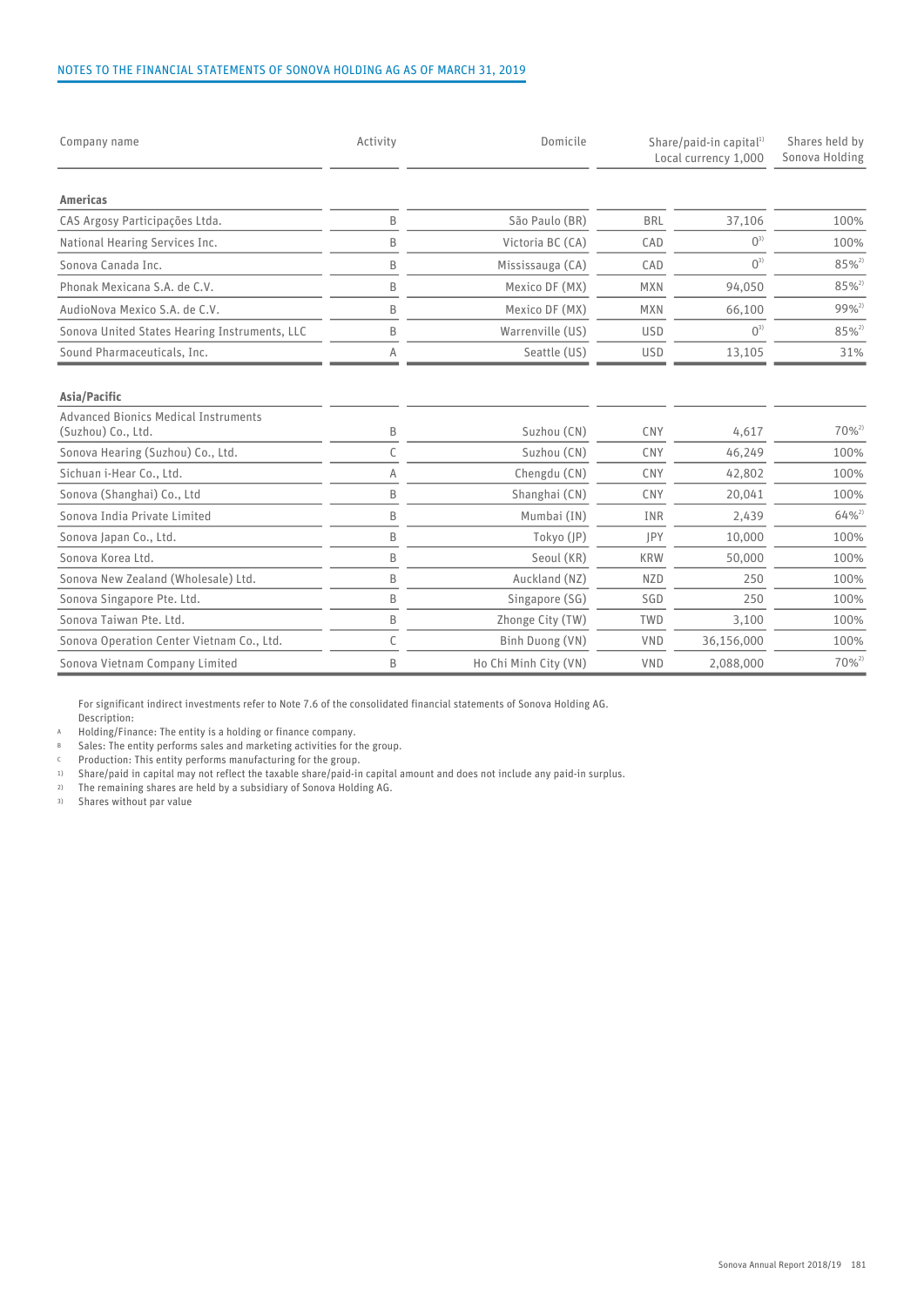# 3.5 Significant shareholders

At year-end, the following significant shareholders were listed in the share register (with shareholdings in excess of 3% of the issued share capital). Significant shareholders may also hold non-registered shares, which are reported under "Not registered".

|                                               | 31.3.2019 | 31.3.2018 |
|-----------------------------------------------|-----------|-----------|
| Beda Diethelm                                 | 10.19%    | 10.19%    |
| Chase Nominees Ltd. <sup>1)</sup>             | 9.04%     | 8.59%     |
| Family of Hans-Ueli Rihs                      | 5.67%     | 5.71%     |
| Nortrust Nominees Ltd. <sup>1)</sup>          | 5.82%     | 4.41%     |
| Bank of New York Mellon Nominee <sup>1)</sup> | 4.17%     | $3.00\%$  |
| Fidelity Funds                                | 3.43%     | $3.00\%$  |
| Andy Rihs <sup>2)</sup>                       | $3.00\%$  | 3.08%     |
| Registered shareholders with less than 3%     | 29.59%    | 35.93%    |
| Not registered                                | 32.10%    | 32.09%    |

<sup>1)</sup> Registered without voting rights.

2) Andy Rihs deceased on April 18, 2018.

## 3.6 Shareholdings and participations of the Board of Directors and the Management Board

|                           |               |                                     |                        | 31.03.2019                    |         |                            |                         | 31.03.2018                  |
|---------------------------|---------------|-------------------------------------|------------------------|-------------------------------|---------|----------------------------|-------------------------|-----------------------------|
|                           | <b>Shares</b> | Restricted<br>Shares <sup>133</sup> | PSUs/RSUs <sup>3</sup> | Options<br>$(incl. SARS)^{3}$ | Shares  | Restricted<br>Shares $2)3$ | PSUs/RSUs <sup>3)</sup> | Options<br>$(incl. SARS)^3$ |
| <b>Board of Directors</b> | 67,313        | 65,395                              | 7,152                  | 165.577                       | 42.720  | 66,126                     |                         | 2,558                       |
| <b>Management Board</b>   | 47,672        |                                     | 47.140                 | 436,309                       | 62.892  |                            | 56,137                  | 613,440                     |
| Total                     | 114,985       | 65,395                              | 54,292                 | 601,886                       | 105,612 | 66,126                     | 56,137                  | 615,998                     |

<sup>1)</sup> These shares are subject to a restriction period which varies from June 1, 2019 to June 1, 2024 depending on the grant date.

2) These shares are subject to a restriction period which varies from June 1, 2018 to June 1, 2023 depending on the grant date.

3) For further details see also Note 7.4 in the consolidated financial statements.

For further details to shareholdings in the company by members of the Board of Directors and by members of the Management Board, in accordance with Swiss Code of Obligation article 663c, refer to the compensation report of Sonova Holding AG.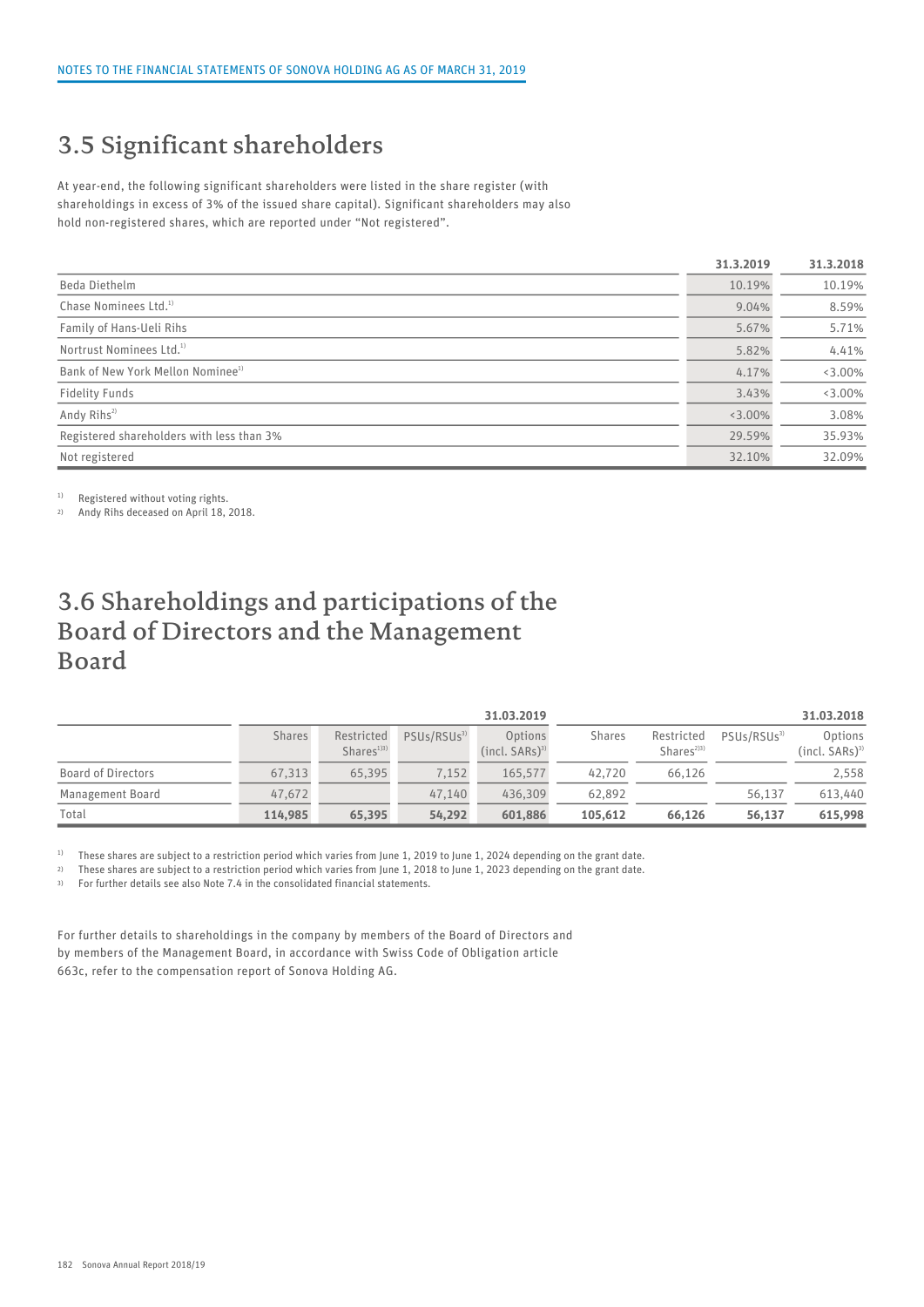# Appropriation of available earnings

As proposed by the Board of Directors to the Annual General Shareholders' Meeting of June 13, 2019:

| CHF million                                | 31.3.2019 |
|--------------------------------------------|-----------|
| Balance carried forward from previous year | 1,702.5   |
| Net profit for the year                    | 262.4     |
| <b>Statutory retained earnings</b>         | 1,964.9   |
| Dividend distribution <sup>1)</sup>        | (186.7)   |
| <b>Balance to be carried forward</b>       | 1,778.2   |

<sup>1)</sup> If the Annual Shareholders' Meeting approves the proposed appropriation of available earnings, a gross dividend of CHF 2.90 per registered share of CHF 0.05 will be paid out (previous year distribution of CHF 2.60).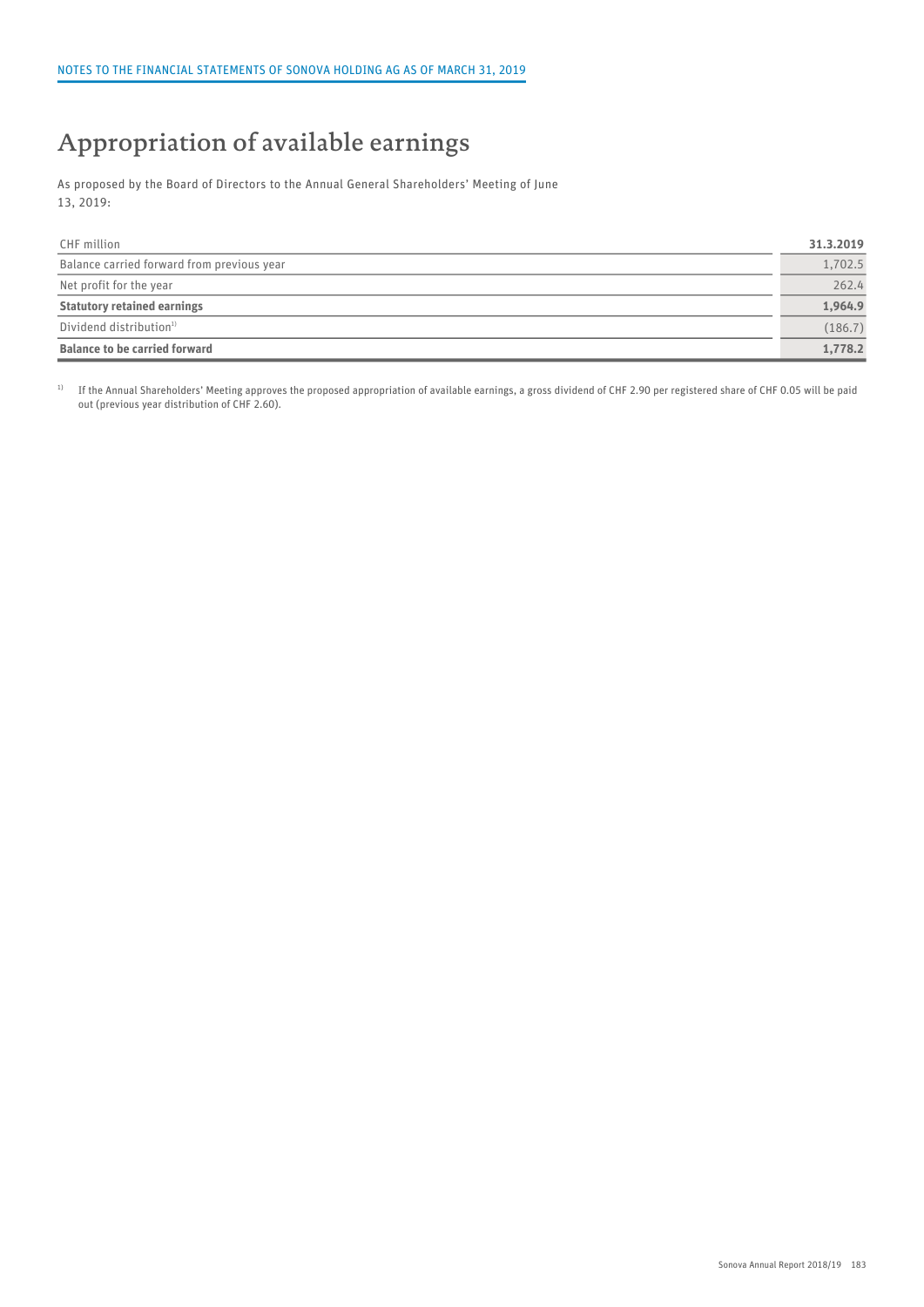

#### Report of the statutory auditor to the General Meeting of Sonova Holding AG

#### Report on the audit of the financial statements

#### Opinion

We have audited the financial statements of Sonova Holding AG, which comprise the balance sheet as at 31 March 2019, income statement and notes for the year then ended, including a summary of significant accounting policies.

In our opinion, the accompanying financial statements as at 31 March 2019 comply with Swiss law and the company's articles of incorporation.

#### Basis for opinion

We conducted our audit in accordance with Swiss law and Swiss Auditing Standards. Our responsibilities under those provisions and standards are further described in the "Auditor's responsibilities for the audit of the financial statements" section of our report.

We are independent of the entity in accordance with the provisions of Swiss law and the requirements of the Swiss audit profession and we have fulfilled our other ethical responsibilities in accordance with these requirements. We believe that the audit evidence we have obtained is sufficient and appropriate to provide a basis for our opinion.

#### Our audit approach



#### Overall Group materiality: CHF 18,000,000

We tailored the scope of our audit in order to perform sufficient work to enable us to provide an opinion on the financial statements as a whole, taking into account the structure of the entity, the accounting processes and controls, and the industry in which the entity operates.

As key audit matter the following area of focus has been identified: Valuation of investments in subsidiaries

#### **Materiality**

The scope of our audit was influenced by our application of materiality. Our audit opinion aims to provide reasonable assurance that the financial statements are free from material misstatement. Misstatements may arise due to fraud or error. They are considered material if, individually or in aggregate, they could reasonably be expected to influence the economic decisions of users taken on the basis of the financial statements.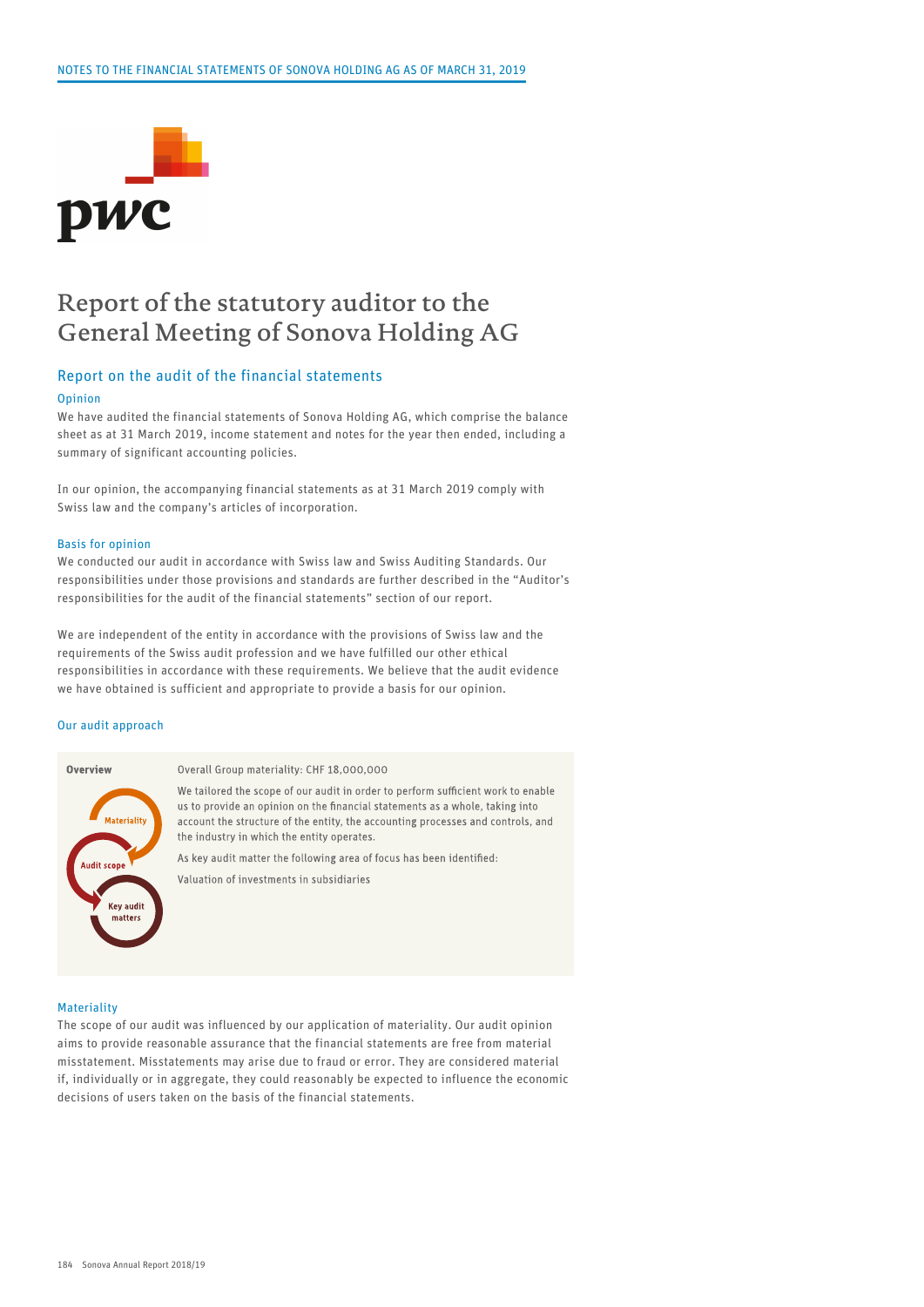Based on our professional judgement, we determined certain quantitative thresholds for materiality, including the overall materiality for the financial statements as a whole as set out in the table below. These, together with qualitative considerations, helped us to determine the scope of our audit and the nature, timing and extent of our audit procedures and to evaluate the effect of misstatements, both individually and in aggregate, on the financial statements as a whole.

| <b>Overall materiality</b>                      | CHF 18,000,000                                                                                                                                                                                                                                                                                                                                                                                                                                                                                                                                                                                                        |
|-------------------------------------------------|-----------------------------------------------------------------------------------------------------------------------------------------------------------------------------------------------------------------------------------------------------------------------------------------------------------------------------------------------------------------------------------------------------------------------------------------------------------------------------------------------------------------------------------------------------------------------------------------------------------------------|
| How we determined it                            | 1% of net assets                                                                                                                                                                                                                                                                                                                                                                                                                                                                                                                                                                                                      |
| Rationale for the materiality benchmark applied | We chose net assets as the benchmark because Sonova Holding AG, Stäfa<br>is a holding company that mainly holds financial assets and investments<br>in subsidiaries. The profit of the holding company fluctuates from year to<br>year depending on whether investees pay dividends. Furthermore, net<br>assets is considered a key element for the user of the financial<br>statements and it is a generally accepted benchmark for determining<br>materiality according to auditing standards. We chose 1% which is within<br>the range of acceptable quantitative materiality thresholds in auditing<br>standards. |

#### Audit scope

We designed our audit by determining materiality and assessing the risks of material misstatement in the financial statements. In particular, we considered where subjective judgements were made; for example, in respect of significant accounting estimates that involved making assumptions and considering future events that are inherently uncertain. As in all of our audits, we also addressed the risk of management override of internal controls, including among other matters consideration of whether there was evidence of bias that represented a risk of material misstatement due to fraud.

#### Report on key audit matters based on the circular 1/2015 of the Federal Audit Oversight Authority

Key audit matters are those matters that, in our professional judgement, were of most significance in our audit of the financial statements of the current period. These matters were addressed in the context of our audit of the financial statements as a whole, and in forming our opinion thereon, and we do not provide a separate opinion on these matters.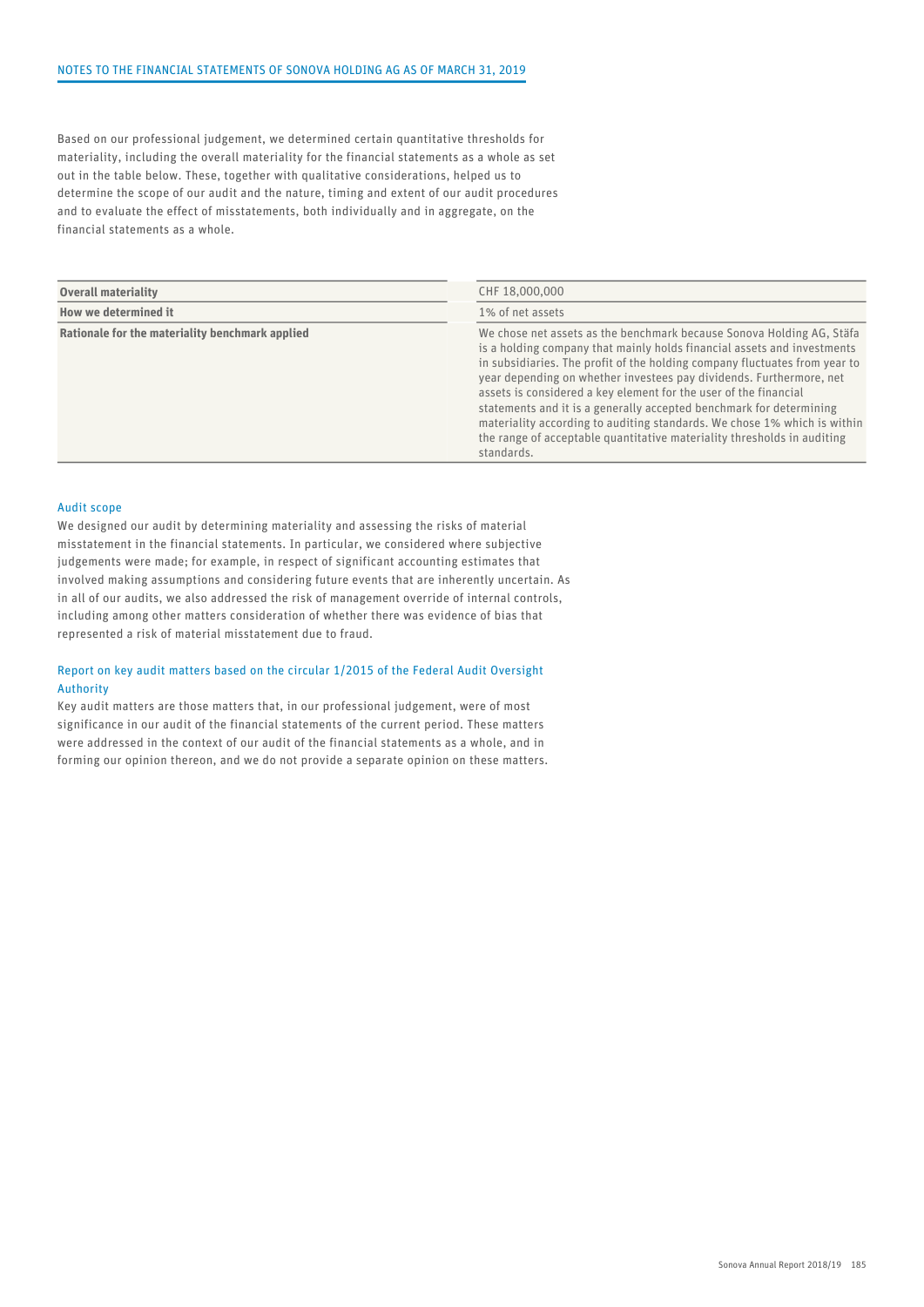#### Valuation of investments in subsidiaries

| Key audit matter                                                                                                                                                                                                                                                   | How our audit addressed the key audit matter                                                                                                                                                                                                         |
|--------------------------------------------------------------------------------------------------------------------------------------------------------------------------------------------------------------------------------------------------------------------|------------------------------------------------------------------------------------------------------------------------------------------------------------------------------------------------------------------------------------------------------|
| The investments in subsidiaries amount to CHF 322.6 million (12.9% of<br>assets) as of March 31, 2019.                                                                                                                                                             | We performed the following audit procedures, amongst others:                                                                                                                                                                                         |
|                                                                                                                                                                                                                                                                    | We assessed the appropriateness of the grouping of the investments on                                                                                                                                                                                |
| In general, the valuation of the investments is subject to individual<br>valuation. Certain investments are subject to a group valuation approach<br>due to their homogeneity in nature. This accounting policy is referenced<br>in note 2. Accounting Principles. | their level of homogeneity in nature. We did this by critically reviewing<br>the different elements of Management's assessment and validating them<br>with evidence and our understanding of the economic links among the<br>Sonova Group companies. |
| We consider the valuation of the investments as a key audit matter due to<br>the size of the carrying value and the judgement involved in assessing the<br>valuation of these assets.                                                                              | To identify indicators for individual impairments of investments in<br>subsidiaries, Management compared the investment value with the<br>shareholders equity and financial performance of the respective<br>subsidiaries.                           |
|                                                                                                                                                                                                                                                                    | We evaluated and tested the assessment by reperforming the comparison<br>undertaken by Management for an appropriate sample of investments.                                                                                                          |
|                                                                                                                                                                                                                                                                    | For the overall value of the investments in subsidiaries, we additionally<br>considered the market capitalisation of the Group.                                                                                                                      |
|                                                                                                                                                                                                                                                                    | We found that Management's assessments were based upon reasonable<br>assumptions and were consistently applied.                                                                                                                                      |

#### Responsibilities of the Board of Directors for the financial statements

The Board of Directors is responsible for the preparation of the financial statements in accordance with the provisions of Swiss law and the company's articles of incorporation, and for such internal control as the Board of Directors determines is necessary to enable the preparation of financial statements that are free from material misstatement, whether due to fraud or error.

In preparing the financial statements, the Board of Directors is responsible for assessing the entity's ability to continue as a going concern, disclosing, as applicable, matters related to going concern and using the going concern basis of accounting unless the Board of Directors either intends to liquidate the entity or to cease operations, or has no realistic alternative but to do so.

#### Auditor's responsibilities for the audit of the financial statements

Our objectives are to obtain reasonable assurance about whether the financial statements as a whole are free from material misstatement, whether due to fraud or error, and to issue an auditor's report that includes our opinion. Reasonable assurance is a high level of assurance, but is not a guarantee that an audit conducted in accordance with Swiss law and Swiss Auditing Standards will always detect a material misstatement when it exists. Misstatements can arise from fraud or error and are considered material if, individually or in the aggregate, they could reasonably be expected to influence the economic decisions of users taken on the basis of these financial statements.

A further description of our responsibilities for the audit of the financial statements is located at the website of EXPERTsuisse: [http://expertsuisse.ch/en/audit-report-for-public](http://expertsuisse.ch/en/audit-report-for-public-companies)[companies](http://expertsuisse.ch/en/audit-report-for-public-companies). This description forms part of our auditor's report.